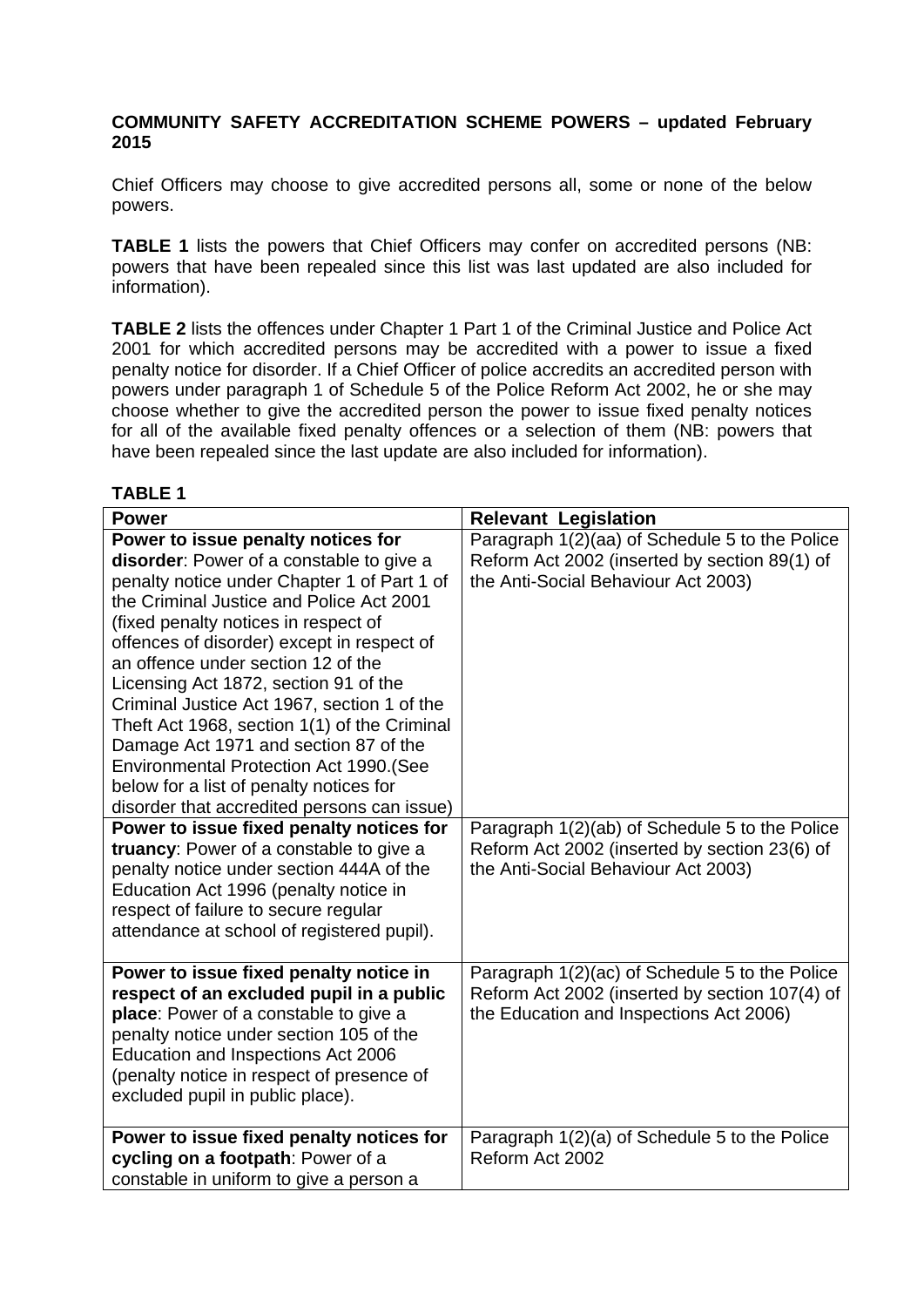| fixed penalty notice under section 54 of the<br>Road Traffic Offenders Act 1988 (fixed<br>penalty notices) in respect of an offence<br>under section 72 of the Highway Act 1835<br>(riding on a footway) committed by cycling.                                                                                                                                                                                                                                                                                                                                                                                                                                          |                                                                                                                                                                                                                                                                                                          |
|-------------------------------------------------------------------------------------------------------------------------------------------------------------------------------------------------------------------------------------------------------------------------------------------------------------------------------------------------------------------------------------------------------------------------------------------------------------------------------------------------------------------------------------------------------------------------------------------------------------------------------------------------------------------------|----------------------------------------------------------------------------------------------------------------------------------------------------------------------------------------------------------------------------------------------------------------------------------------------------------|
| Power to issue fixed penalty notices for<br>dog fouling (REPEALED - see<br>exception below): Power of an authorised<br>officer of a local authority to give a notice<br>under section 4 of the Dogs (Fouling of<br>Land) Act 1996 (fixed penalty notices in<br>respect of dog fouling).<br>This power (and the 1996 Act) has now<br>been repealed in relation to England and<br>Wales by section 107 and Schedule 5 Part<br>5 of the Clean Neighbourhoods and<br>Environment Act 2005. However the power<br>continues to have effect in respect of any<br>land which remains designated land under<br>the 1996 Act (see article 4 of Statutory<br>Instrument 2006/795). | Paragraph 1(2)(b) of Schedule 5 to the Police<br>Reform Act 2002 (REPEALED but see aside<br>exception)                                                                                                                                                                                                   |
| Power to issue fixed penalty notices for<br>graffiti and fly-posting: Power of an<br>authorised officer of a local authority to<br>give a notice under section 43(1) of the<br>Anti-social Behaviour Act 2003 (penalty<br>notices in respect of graffiti or fly-posting).                                                                                                                                                                                                                                                                                                                                                                                               | Paragraph 1(2)(ba) of Schedule 5 to the Police<br>Reform Act 2002 (inserted by section 46(2)(b)<br>of the Anti-Social Behaviour Act 2003)                                                                                                                                                                |
| Power to issue fixed penalty notices for<br>littering: Power of an authorised officer of<br>a litter authority to give a notice under<br>section 88 of the Environmental Protection<br>Act 1990 (fixed penalty notices in respect<br>of litter).                                                                                                                                                                                                                                                                                                                                                                                                                        | Paragraph 1(2)(c) of Schedule 5 to the Police<br>Reform Act 2002                                                                                                                                                                                                                                         |
| Power to issue fixed penalty notices in<br>respect of offences under dog control<br>orders (REPEALED): Power of an<br>authorised officer of a primary or<br>secondary authority, within the meaning of<br>section 59 of the Clean Neighbourhoods<br>and Environment Act 2005, to give a notice<br>under that section (fixed penalty notices in<br>respect of offences under dog control<br>orders).                                                                                                                                                                                                                                                                     | Paragraph 1(2)(d) of Schedule 5 to the Police<br>Reform Act 2002 (inserted by section 62(3) of<br>the Clean Neighbourhoods and Environment<br>Act 2005)<br><b>REPEALED</b> by Anti-social Behaviour, Crime<br>and Policing Act 2014, s181(1), Schedule 11,<br>Part 1, Paragraph 33 as of 20 October 2014 |
| Power to issue fixed penalty notices in<br>relation to offences against certain<br>byelaws: Power of an authorised officer of<br>an authority to give a notice under section<br>237A of the Local Government Act 1972                                                                                                                                                                                                                                                                                                                                                                                                                                                   | Paragraph 1A of Schedule 5 to the Police<br>Reform Act 2002 (inserted by section 133 of<br>the Local Government and Public Involvement<br>in Health Act 2007). In force from 27 January<br>2010, except for para $1A(3)$ and $(5)(a)$ - see                                                              |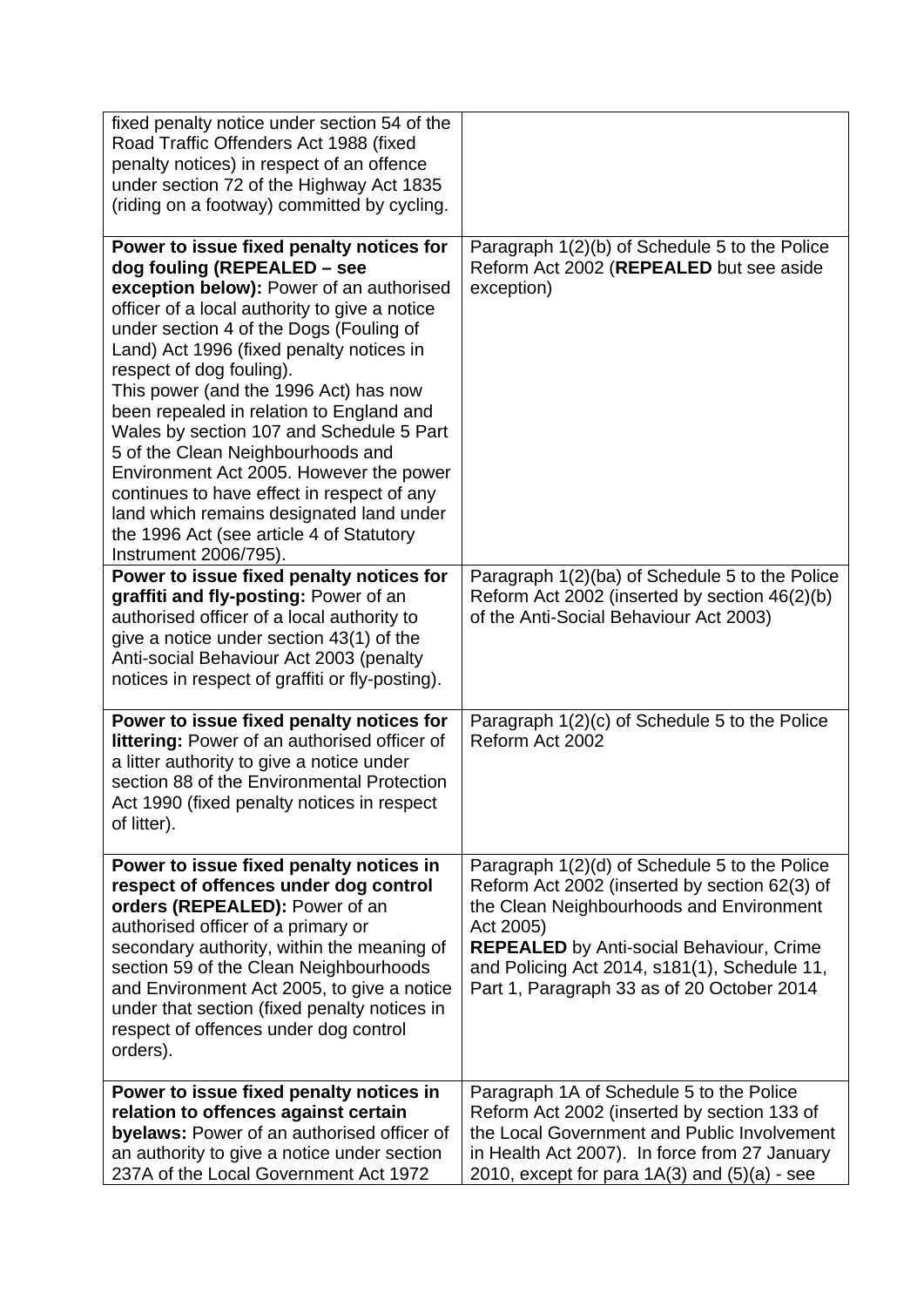| where the accredited person has reason to<br>believe an individual has committed an<br>offence against a relevant byelaw.                                                                                                                                                                                                                                                                                                                                                                                                                                                                                                                                                                                                                                                                                                         | Local Government and Public Involvement in<br>Health Act 2007 (Commencement No 9) Order<br>2010 (SI 2010/112), article 2(e)                                   |
|-----------------------------------------------------------------------------------------------------------------------------------------------------------------------------------------------------------------------------------------------------------------------------------------------------------------------------------------------------------------------------------------------------------------------------------------------------------------------------------------------------------------------------------------------------------------------------------------------------------------------------------------------------------------------------------------------------------------------------------------------------------------------------------------------------------------------------------|---------------------------------------------------------------------------------------------------------------------------------------------------------------|
| Power to require giving of name and<br>address: Power to require the name and<br>address of a person whom an accredited<br>person has reason to believe has<br>committed a relevant offence (Relevant<br>offences are defined under paragraph 2(3)<br>of Schedule 5 of the Police Reform Act<br>2002 as relevant fixed penalty offences in<br>relation to which the accredited person is<br>able to give a fixed penalty notice under<br>paragraph 1 of Schedule 5 or an offence<br>that appears to the accredited person to<br>have caused injury, alarm or distress to<br>another person or loss of or damage to<br>another person's property. It also includes<br>an offence under a relevant byelaw within<br>the meaning of paragraph 1A). It is an<br>offence to fail to comply with an accredited<br>person's requirement. | Paragraph 2 of Schedule 5 to the Police<br>Reform Act 2002                                                                                                    |
| <b>Power to deal with begging: The Serious</b><br>Organised Crime and Police Act 2005<br>makes offences under sections 3 and 4 of<br>the Vagrancy Act 1824 into relevant<br>offences, giving accredited persons the<br>power to request the name and address of<br>someone who has committed such an<br>offence.                                                                                                                                                                                                                                                                                                                                                                                                                                                                                                                  | Paragraph 2(3)(aa) of Schedule 5 to the Police<br>Reform Act 2002 (see paragraph 18 of<br>Schedule 8 to the Serious Organised Crime<br>and Police Act 2005)   |
| Power to require name and address for<br>anti-social behaviour: Power of a<br>constable in uniform under section 50 of<br>the Police Reform Act 2002 to require a<br>person whom he has reason to believe to<br>have been acting, or to be acting, in an<br>anti-social manner (within the meaning of<br>section 1 of the Crime and Disorder Act<br>1998) to give his name and address.                                                                                                                                                                                                                                                                                                                                                                                                                                           | Paragraph 3 of Schedule 5 to the Police<br>Reform Act 2002                                                                                                    |
| Power to require name and address for<br>road traffic offences: Power of a<br>constable under sections 165(1)(c) and<br>169 of the Road Traffic Act 1988 to require<br>the name and address where the<br>accredited person has reasonable cause to<br>believe certain offences under that Act<br>have been committed.                                                                                                                                                                                                                                                                                                                                                                                                                                                                                                             | Paragraph 3A of Schedule 5 to the Police<br>Reform Act 2002 (inserted by paragraph 19 of<br>Schedule 8 to the Serious Organised Crime<br>and Police Act 2005) |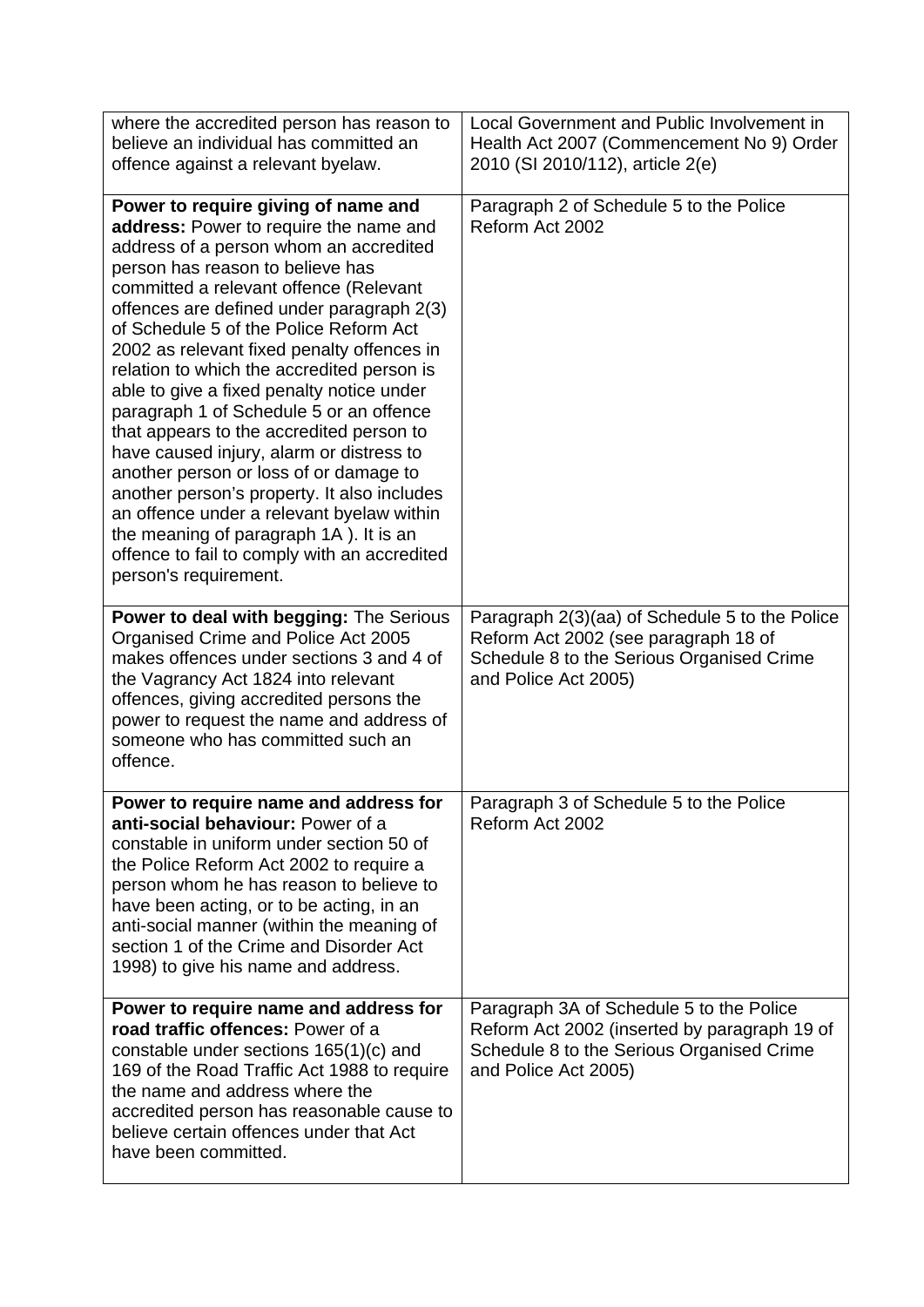| Power to require persons drinking in<br>designated places to surrender alcohol:<br>Power of a constable under section 12 of<br>the Criminal Justice and Police Act 2001<br>(alcohol consumption in public places) to<br>require a person whom an accredited<br>person reasonably believes is, or has<br>been, consuming alcohol in a designated<br>public place or intends to do so, to not<br>consume that alcohol (anything which is, or<br>which the accredited person reasonably<br>believes to be alcohol, or a container for<br>alcohol) and to surrender any alcohol or<br>container for alcohol. Power to dispose of<br>alcohol surrendered to him.                                                                                                   | Paragraph 4 of Schedule 5 to the Police<br>Reform Act 2002 |
|---------------------------------------------------------------------------------------------------------------------------------------------------------------------------------------------------------------------------------------------------------------------------------------------------------------------------------------------------------------------------------------------------------------------------------------------------------------------------------------------------------------------------------------------------------------------------------------------------------------------------------------------------------------------------------------------------------------------------------------------------------------|------------------------------------------------------------|
| Power to require persons aged under 18<br>to surrender alcohol: Power of a<br>constable under section 1 of the<br>Confiscation of Alcohol (Young Persons)<br>Act 1997 (confiscation of intoxicating<br>liquor) to require a person in a relevant<br>place who he reasonably suspects is in<br>possession of alcohol and is either aged<br>under 18 or is or has been supplying<br>alcohol to a person aged under 18 to<br>surrender any alcohol in his possession<br>and to give their name and address. Power<br>to require such a person to surrender<br>sealed containers of alcohol if the<br>accredited person has reason to believe<br>that the person is, has been or intends to<br>consume alcohol. Power to dispose of<br>alcohol surrendered to him | Paragraph 5 of Schedule 5 to the Police<br>Reform Act 2002 |
| Power to seize tobacco from a person<br>aged under 16: Power of a constable in<br>uniform to seize any tobacco or cigarette<br>papers in the possession of any person<br>apparently under the age of 16 years found<br>smoking in any street or public place and<br>to dispose of any tobacco and cigarette<br>papers as the employer of the accredited<br>person may direct.                                                                                                                                                                                                                                                                                                                                                                                 | Paragraph 6 of Schedule 5 to the Police<br>Reform Act 2002 |
| Power to remove abandoned vehicles:<br>Powers in the relevant police area as are<br>conferred on an accredited person by<br>regulations made under section 99 of the<br>Road Traffic Regulation Act 1984 (removal<br>of abandoned vehicles).                                                                                                                                                                                                                                                                                                                                                                                                                                                                                                                  | Paragraph 7 of Schedule 5 to the Police<br>Reform Act 2002 |
| Power to stop vehicles for testing:                                                                                                                                                                                                                                                                                                                                                                                                                                                                                                                                                                                                                                                                                                                           | Paragraph 8 of Schedule 5 to the Police                    |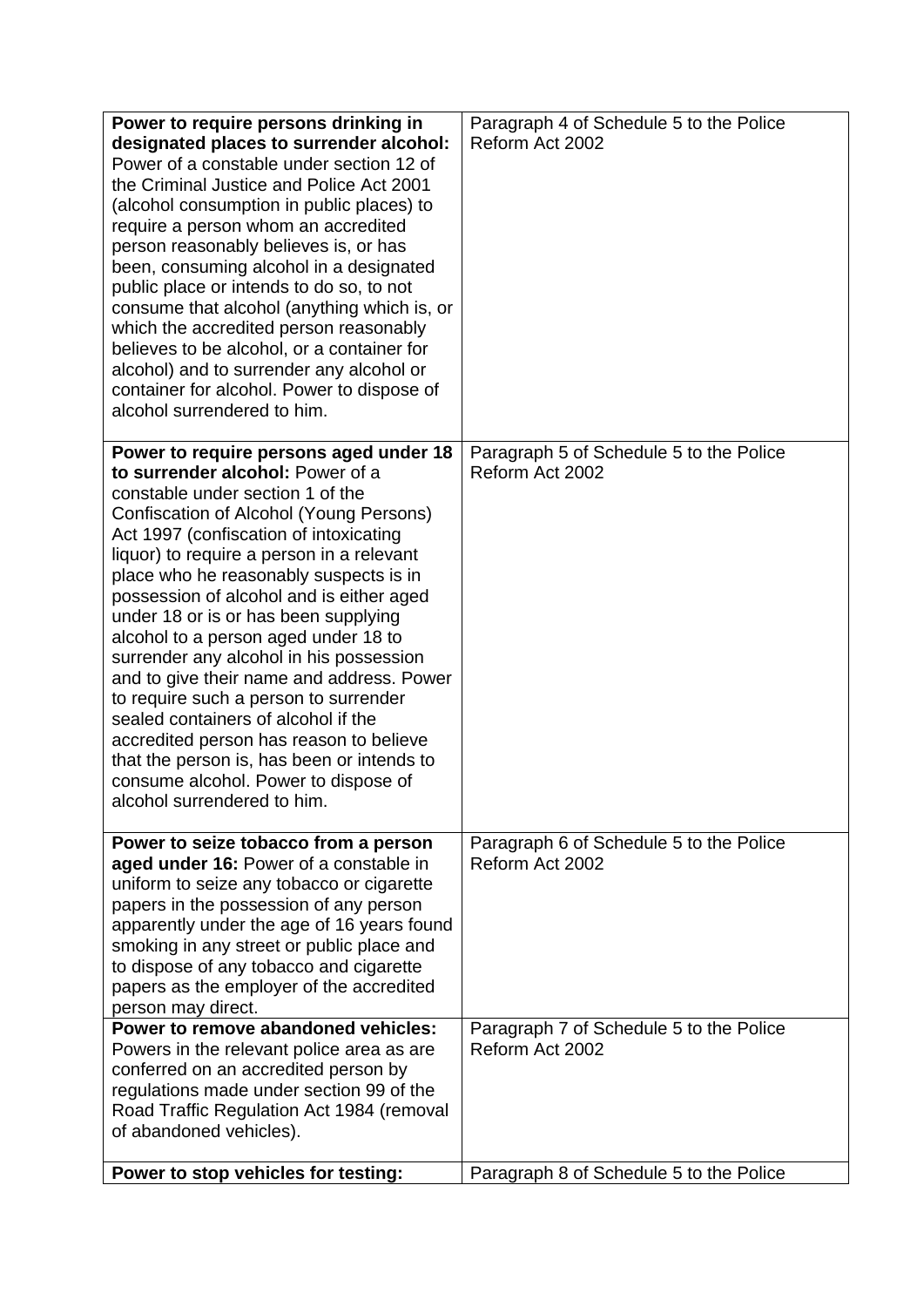| Powers of a constable in uniform to stop<br>vehicles for the purposes of testing under<br>section 67 of the Road Traffic Act 1988.                                                                                                                                                                                                                                                                                                                                                                                                                                                                                                                                                                          | Reform Act 2002                                                                                                                                                |
|-------------------------------------------------------------------------------------------------------------------------------------------------------------------------------------------------------------------------------------------------------------------------------------------------------------------------------------------------------------------------------------------------------------------------------------------------------------------------------------------------------------------------------------------------------------------------------------------------------------------------------------------------------------------------------------------------------------|----------------------------------------------------------------------------------------------------------------------------------------------------------------|
| Power to stop cycles: Powers of a<br>constable in uniform to stop a cycle under<br>section 163(2) of the Road Traffic Act 1988<br>when an accredited person has reason to<br>believe that a person has committed the<br>offence of riding on a footway by cycling.                                                                                                                                                                                                                                                                                                                                                                                                                                          | Paragraph 8A of Schedule 5 to the Police<br>Reform Act 2002 (inserted by section 89(6) of<br>the Anti-Social Behaviour Act 2003)                               |
| Power to control traffic for purposes<br>other than escorting a load of<br>exceptional dimensions: The Serious<br>Organised Crime and Police Act 2005<br>enables accredited persons to be given<br>powers to direct traffic (for purposes other<br>than escorting loads of exceptional<br>dimensions) based on the powers<br>constables have under sections 35 and 37<br>of the Road Traffic Act 1988. It also gives<br>accredited persons the power of a<br>constable to direct traffic for the purposes<br>of conducting a traffic survey. Accredited<br>persons conferred with powers under this<br>paragraph must also be given powers<br>under paragraph 3A of Schedule 5 to the<br>Police Reform Act. | Paragraph 8B of Schedule 5 to the Police<br>Reform Act 2002 (inserted by paragraph 20 of<br>Schedule 8 to the Serious Organised Crime<br>and Police Act 2005)  |
| Power to direct traffic for the purposes<br>of escorting abnormal loads: Power of a<br>constable engaged in the regulation of<br>traffic in a road, for the purpose of<br>escorting a vehicle or trailer carrying a load<br>of exceptional circumstances (vehicle or<br>trailer the use of which is authorised by an<br>order made under section $44(1)(d)$ of the<br>Road Traffic Act 1988) either to or from the<br>relevant police area, to direct a vehicle to<br>stop, to proceed in, or keep to, a particular<br>line of traffic, and to direct pedestrians to<br>stop.                                                                                                                               | Paragraph 9 of Schedule 5 to the Police<br>Reform Act 2002                                                                                                     |
| Power to photograph persons away<br>from a police station: The Serious<br>Organised Crime and Police Act 2005<br>enables accredited persons to be given the<br>power of a constable under section 64A of<br>the 1984 Act to photograph a person, who<br>has been given a penalty notice under the<br>power at paragraph 1(2), away from the<br>police station.                                                                                                                                                                                                                                                                                                                                              | Paragraph 9ZA of Schedule 5 to the Police<br>Reform Act 2002 (inserted by paragraph 21 of<br>Schedule 8 to the Serious Organised Crime<br>and Police Act 2005) |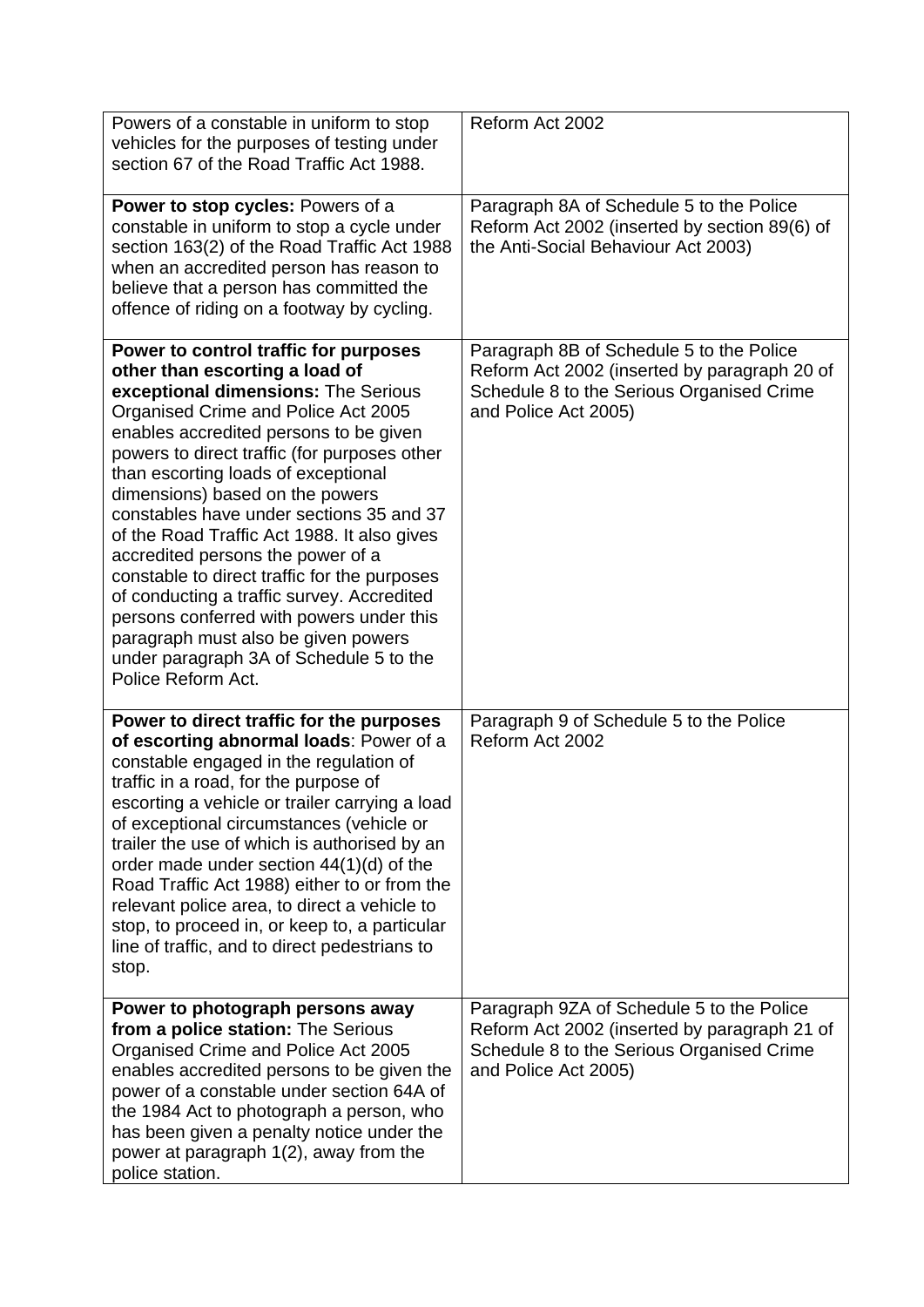## **TABLE 2**

| <b>Offences for which Accredited Persons</b><br>may issue penalty notices for disorder<br>under Chapter 1 Part 1 of the Criminal<br><b>Justice and Police Act 2001</b> | <b>Relevant legislation</b>                                                                                                                             |
|------------------------------------------------------------------------------------------------------------------------------------------------------------------------|---------------------------------------------------------------------------------------------------------------------------------------------------------|
| Wasting police time, giving false report.                                                                                                                              | s.5(2) Criminal Law Act 1967                                                                                                                            |
| Using public electronic communications<br>network to cause annoyance,<br>inconvenience or needless anxiety to<br>another.                                              | s.127(2)<br><b>Communications Act 2003</b>                                                                                                              |
| Knowingly gives or causes to be given a<br>false alarm of fire to a person acting on<br>behalf of a fire and rescue authority.                                         | s.49 Fire and Rescue Services Act 2004                                                                                                                  |
| Behaviour likely to cause harassment,<br>alarm or distress.                                                                                                            | s.5 Public Order Act 1986                                                                                                                               |
| Throwing fireworks.                                                                                                                                                    | s.80 Explosives Act 1875 (NB: due to be<br>repealed by the Fireworks Act 2003,<br>Schedule 1, para1 on a date to be<br>appointed)                       |
| Sells or attempts to sell alcohol to a person<br>who is drunk.                                                                                                         | s.141                                                                                                                                                   |
|                                                                                                                                                                        | Licensing Act 2003                                                                                                                                      |
| Supply of alcohol by or on behalf of a club<br>to a person aged under 18.                                                                                              | s.146(3) Licensing Act 2003                                                                                                                             |
| Sale of alcohol anywhere to a person<br>under 18.                                                                                                                      | s.146(1)<br>Licensing Act 2003                                                                                                                          |
| Buys or attempts to buy alcohol on behalf<br>of a person under 18.                                                                                                     | s.149(3)<br>Licensing Act 2003                                                                                                                          |
| Buys or attempts to buy alcohol for<br>consumption on relevant premises by a<br>person under 18                                                                        | s.149(4)<br>Licensing Act 2003                                                                                                                          |
| Delivery of alcohol to person under 18 or<br>allowing such delivery.                                                                                                   | s.151<br>Licensing Act 2003                                                                                                                             |
| Breach of fireworks curfew.                                                                                                                                            | Fireworks Regulations 2004 under s11 of<br>the Fireworks Act 2003 NB: Regulation<br>7(1) has a prohibition on the use of certain<br>fireworks at night. |
| Possession of a category 4 firework.                                                                                                                                   | Regulation 5 (subject to the exceptions at<br>regulation 6) of Fireworks Regulations<br>2004 under s11 of the Fireworks Act 2003                        |
| Possession by a person under 18 of an<br>adult firework.                                                                                                               | Regulation 4 (subject to the exceptions at<br>regulation 6) of the Fireworks Regulations<br>2004 under s11 of the Fireworks Act 2003                    |
| Trespassing on a railway.                                                                                                                                              | s.55 British Transport Commission Act<br>1949                                                                                                           |
| Throwing stones at a train.                                                                                                                                            | s.56 British Transport Commission Act                                                                                                                   |